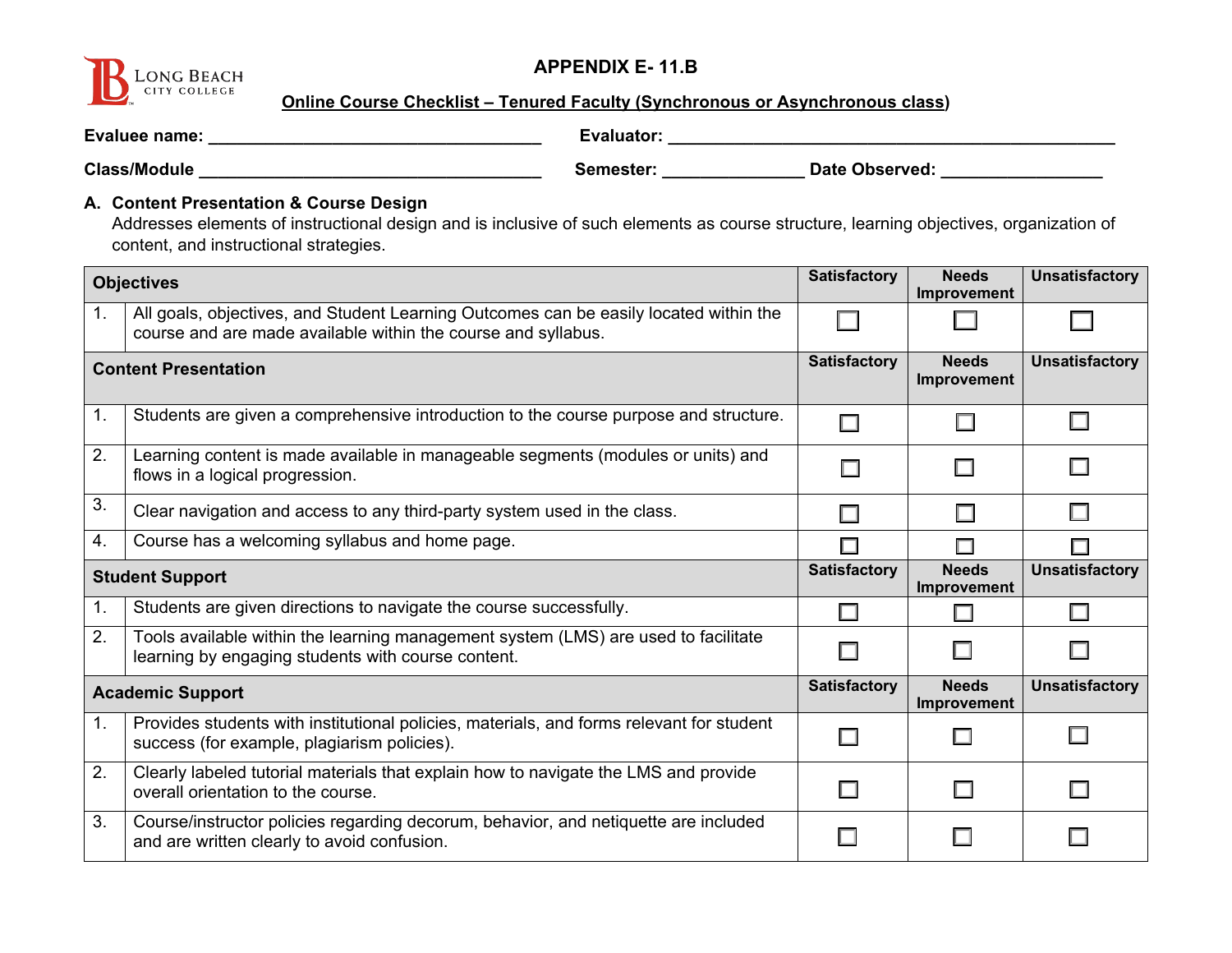$Evaluatee name:$ 

| Links to services such as the Student Technology Help Desk, counseling, library, |  |  |
|----------------------------------------------------------------------------------|--|--|
| success centers, or financial aid office.                                        |  |  |

# **B. Communication & Interaction**

Interaction and collaboration can take any forms. These criteria place emphasis on the type and amount of interaction and collaboration within the online environment.

|     | <b>Regular &amp; Effective Communication</b>                                                                                                                                     | <b>Satisfactory</b> | <b>Needs</b><br>Improvement | <b>Unsatisfactory</b> |
|-----|----------------------------------------------------------------------------------------------------------------------------------------------------------------------------------|---------------------|-----------------------------|-----------------------|
|     | Contact information for the instructor is easy to find and includes multiple forms of<br>communication (e.g. announcements, email, student feedback, and direct messaging).      |                     |                             |                       |
| 2.  | A 24-48 hour response time with designated "no response" windows for email replies<br>is posted on the LMS course shell and is listed in the syllabus.                           |                     |                             |                       |
| 3.  | Student-to-student interactions are required as part of the course. Students are<br>encouraged to initiate communication with the instructor.                                    |                     |                             |                       |
| -4. | Expectations regarding the quality of communications are clearly defined.                                                                                                        |                     |                             |                       |
| 5.  | The instructor participates actively in communication activities, provides encouraging<br>weekly announcements and consistent feedback for course activities and<br>assignments. |                     |                             |                       |
| 6.  | Guidelines explaining required levels of participation are provided.                                                                                                             |                     |                             |                       |

#### **C. Assessment**

Addresses the quality and type of student assessments within the course.

|                          | <b>Expectations</b>                                                                                                                                  | <b>Satisfactory</b> | <b>Needs</b><br><b>Improvement</b> | <b>Unsatisfactory</b> |
|--------------------------|------------------------------------------------------------------------------------------------------------------------------------------------------|---------------------|------------------------------------|-----------------------|
|                          | Assignments match the course objective.                                                                                                              |                     |                                    |                       |
| 2.                       | Rubrics and/or descriptive criteria for desired outcomes are provided (models of "good<br>work" may be shown, for example).                          |                     |                                    |                       |
| 3.                       | Instructions are written clearly, with sufficient detail for all assignments including<br>discussion boards.                                         |                     |                                    |                       |
| <b>Assessment Design</b> |                                                                                                                                                      | <b>Satisfactory</b> | <b>Needs</b><br><b>Improvement</b> | <b>Unsatisfactory</b> |
|                          | Assessment activities occur frequently throughout the duration of the course, and the<br>instructor provides meaningful feedback in a timely manner. |                     |                                    |                       |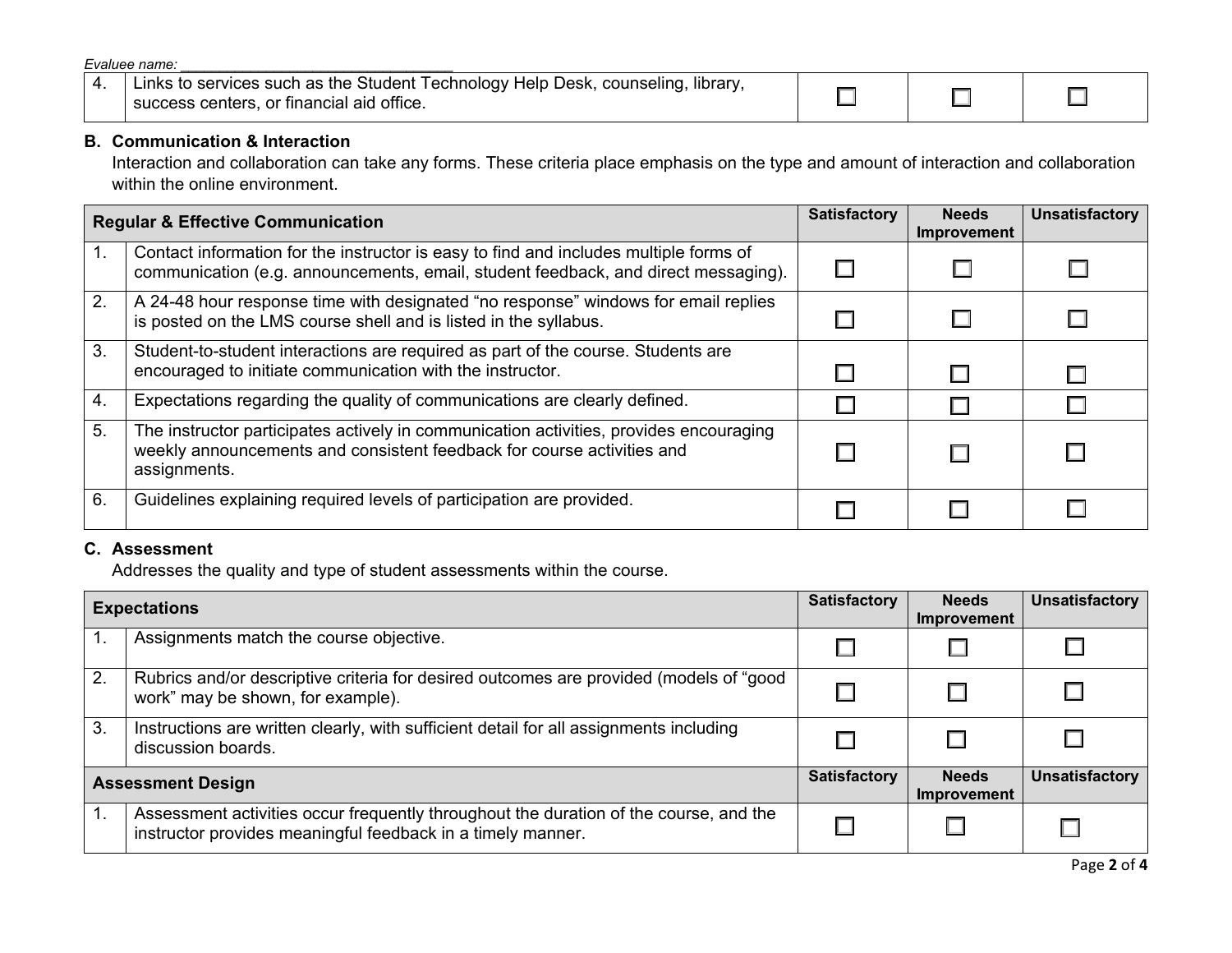| Evaluee name: |                                                                                                                |  |  |  |
|---------------|----------------------------------------------------------------------------------------------------------------|--|--|--|
| Ζ.            | Multiple types of assessments are used (e.g. discussion board, quizzes, written<br>assignments, and projects). |  |  |  |

# **D. Accessibility**

Addresses accessibility in course design, course content, learning objectives, and instructional strategies.

|    | <b>Technical Accessibility and Accommodations for Disabilities</b>                                                                                                                                                        | <b>Satisfactory</b> | <b>Needs</b><br><b>Improvement</b> | <b>Unsatisfactory</b> |
|----|---------------------------------------------------------------------------------------------------------------------------------------------------------------------------------------------------------------------------|---------------------|------------------------------------|-----------------------|
|    | The course contains equivalent alternatives to auditory and visual content (captioning).                                                                                                                                  |                     |                                    |                       |
| 2. | Course instructions articulate or link to an explanation of how the institution's academic<br>student support services and resources can help students succeed in the course and<br>how students can access the services. |                     |                                    |                       |
| 3. | The design and delivery of content integrate alternative resources (transcripts, for<br>example) or enable assistive processes (voice recognition, for example) for those<br>needing accommodation.                       |                     |                                    |                       |
| 4. | Links to institutional policies, contacts, and procedures for supporting students with<br>disabilities are included and easy to find.                                                                                     |                     |                                    |                       |

### **E. Observation**

|                | <b>Professional Competence</b>                                                                                                                                       | <b>Satisfactory</b> | <b>Needs</b><br><b>Improvement</b> | <b>Unsatisfactory</b> |  |
|----------------|----------------------------------------------------------------------------------------------------------------------------------------------------------------------|---------------------|------------------------------------|-----------------------|--|
| $\mathbf{1}$ . | Demonstrates professional knowledge in their field of preparation/instruction during the<br>performance of assigned duties.                                          |                     |                                    |                       |  |
| 2.             | Communicates ideas, instructions, assignments, and other presentations effectively,<br>clearly, and accurately.                                                      |                     |                                    |                       |  |
| 3.             | Knows and uses materials and methods designed to achieve the objectives of the area<br>of service assigned.                                                          |                     |                                    |                       |  |
|                | <b>Professional Responsibilities</b>                                                                                                                                 |                     |                                    |                       |  |
|                | Utilizes effective pedagogical techniques in order to enhance the communication of<br>ideas and promote optimal learning, critical thinking, and performance skills. |                     |                                    |                       |  |